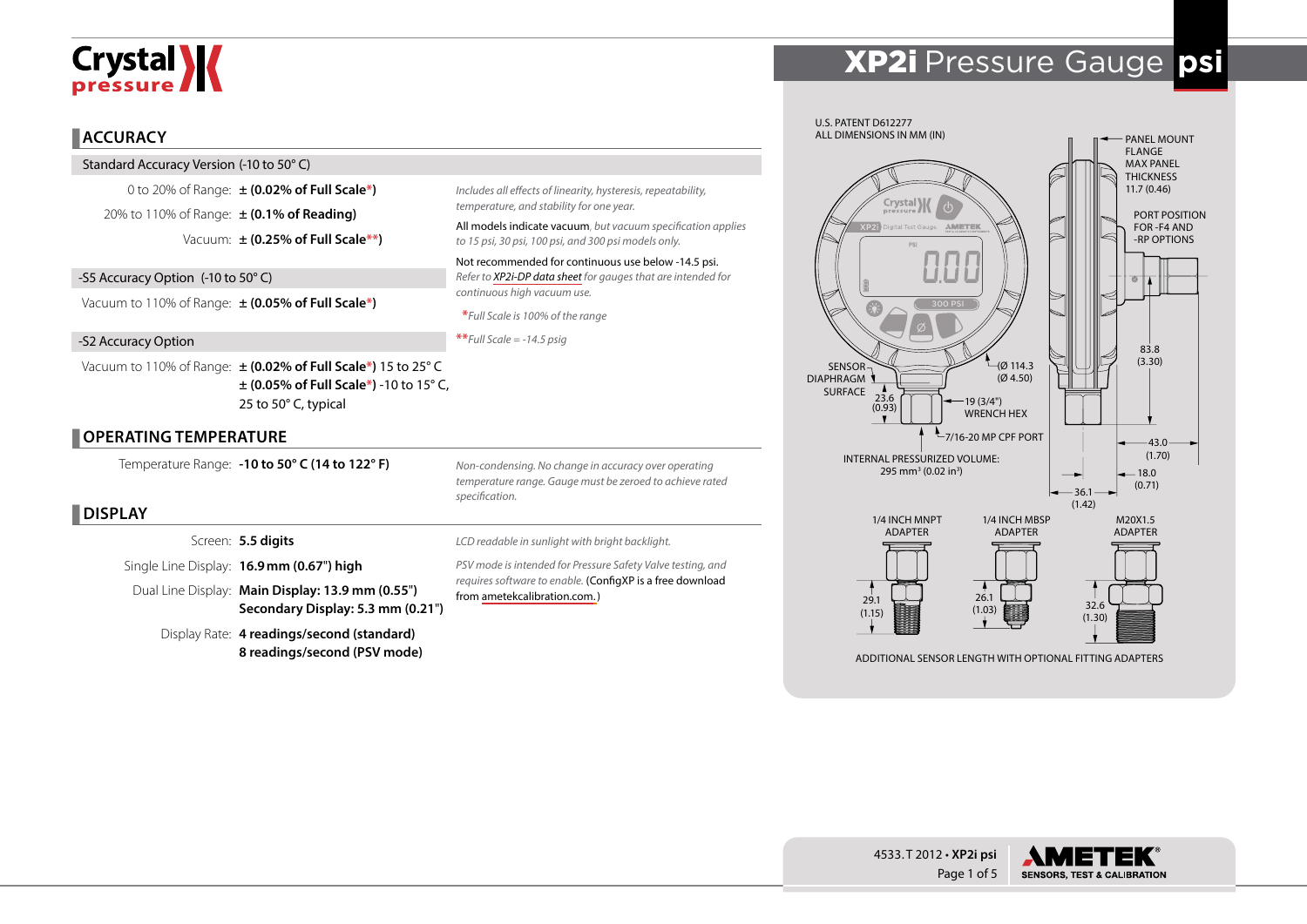# **Crystal >>>>**

# **POWER**

*The XP2i is Intrinsically Safe only if powered by one of the following battery types.*

| ATEX/IECEx: | <b>Approved Battery Type</b> | $Ta =$                  | <b>Marking</b>  |  |  |
|-------------|------------------------------|-------------------------|-----------------|--|--|
|             | Rayovac Max Plus 815         | $-20$ to $50^{\circ}$ C | Ex ia IIC T4 Ga |  |  |
|             | Energizer E91                |                         |                 |  |  |
|             | Energizer EN91               | -20 to 50 $^{\circ}$ C  | Ex ia IIC T3 Ga |  |  |
|             | Duracell MN1500              |                         |                 |  |  |

| CSA: | <b>Approved Battery Type</b> | $Ta =$                  | <b>Marking</b>                      |  |  |  |
|------|------------------------------|-------------------------|-------------------------------------|--|--|--|
|      | Rayovac Max Plus 815         | $-20$ to 45 $\degree$ C | Class I, Division 1, A, B, C, D T4  |  |  |  |
|      | Energizer E91                |                         |                                     |  |  |  |
|      | Energizer EN91               | -20 to 50 $^{\circ}$ C  | Class I, Division 1, A, B, C, D T3C |  |  |  |
|      | Rayovac Max Plus 815         |                         |                                     |  |  |  |

3 x AA: **1500 hours, typical** Ultra Low Power: **> 1 year, typical\*\***

*Uses 3 alkaline AA (LR6) batteries. Use of backlight and/or RS232 reduces operating time.*

*Optional AC power supply available.*

*\*\*20 minute recording interval or greater in LT5 mode.*

For hazardous location product warnings, refer to the operation manual.

# **DATA/COMMUNICATION**

Digital Interface: **RS232, DB-9F**

# **DATALOGGING**

Capacity: **32000 data points** Storage Type: **Non-volatile flash memory** Minimum Interval: **1 second** Maximum Interval: **18 hours** Min. Event Duration: **250 mS\*\*\***

For hazardous location product warnings, refer to the operation manual.

*DataLoggerXP Firmware Update may be purchased at time of order, or an Upgrade Package may be purchased afterward. Software available for download from our website. Produces csv files, or uses Excel template files (samples included) to automatically format and graph data.*

*\*\*\* Logging Type - Average with Peaks.*

# XP2i Pressure Gauge **psi**

#### **CERTIFICATIONS**



**II 1G Ex ia IIC T4/T3 Ga FTZU 12 ATEX 0048X**

|--|--|

**Ex ia IIC T4/T3 Ga IECEx FTZU 12.0009X**



Exia Intrinsically Safe and Non-incendive for Hazardous Locations: Class I, Division 1, Groups A, B, C and D, Temperature Code T4 or T3C. For hazardous location product warnings, refer to the operation manual.



XP2i complies with the Electromagnetic Compatibility and the Pressure Equipment Directives.



XP2i complies with the Australian Radiocommunications (Electromagnetic Compatibility) Standard 2008.



XP2i is approved for use as a portable test instrument for Marine use and complies with Det Norsjke Veritas' Rules for Classification of Ships, High Speed & Light Craft and Offshore Standards.

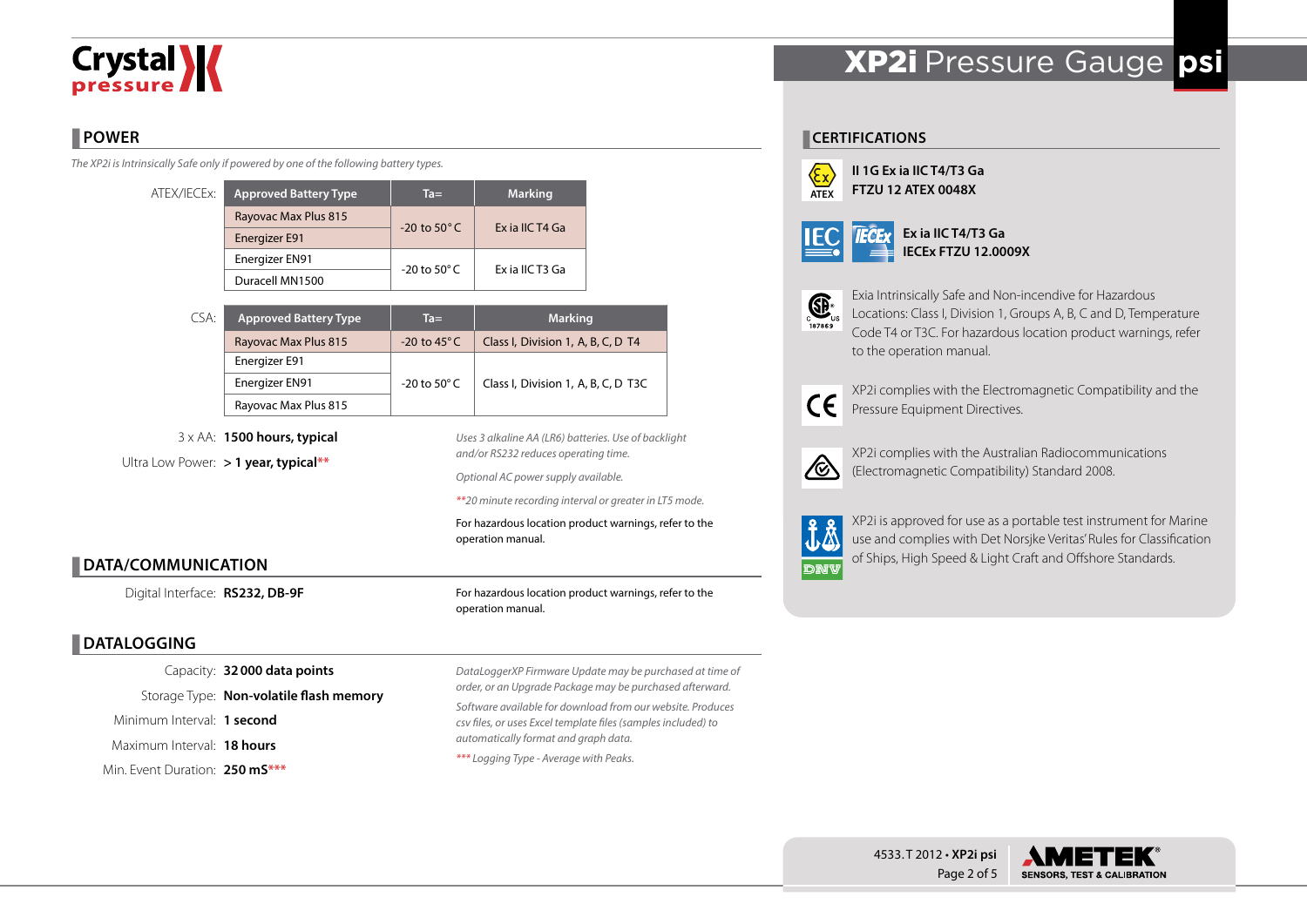# **Crystal**

#### **ENCLOSURE**

|                                    | Weight: 562 g (19.8 oz)                              | Weight includes batteries.                                                                                                    |  |  |  |  |  |
|------------------------------------|------------------------------------------------------|-------------------------------------------------------------------------------------------------------------------------------|--|--|--|--|--|
|                                    | Rating: <b>IP66 and IP67</b>                         | Submersible to 1 m for 30 minutes [IEC 60529].                                                                                |  |  |  |  |  |
|                                    | Housing: <b>Diecast aluminum</b>                     | Nickel plating over low copper, marine grade aluminum.                                                                        |  |  |  |  |  |
|                                    | Keypad and Labels: <b>UV Resistant Polyester</b>     | LCD protected from impact damage by 1.5 mm (0.06") thick<br>polycarbonate lens under polyester window.                        |  |  |  |  |  |
|                                    |                                                      | Skydrol <sup>®</sup> compatible.                                                                                              |  |  |  |  |  |
|                                    |                                                      | For hazardous location product warnings, refer to the<br>operation manual.                                                    |  |  |  |  |  |
| <b>SENSOR</b>                      |                                                      |                                                                                                                               |  |  |  |  |  |
|                                    | Wetted Materials: (WRENCH TIGHT) 316 stainless steel | All welded, with a permanently filled diaphragm seal.                                                                         |  |  |  |  |  |
|                                    | (FINGER TIGHT) 316 stainless steel                   | Metal to metal cone seal; O-ring can be removed if necessary.                                                                 |  |  |  |  |  |
|                                    | and Viton <sup>®</sup> (internal o-ring)             | Optional connection on back.                                                                                                  |  |  |  |  |  |
| Diaphragm Seal Fluid: Silicone Oil |                                                      | 1/4" male NPT adapter included unless BSP, M20, or 15KPSI is                                                                  |  |  |  |  |  |
|                                    | Connection: Crystal CPF <sup>*</sup> Female          | specified.                                                                                                                    |  |  |  |  |  |
|                                    |                                                      | 1/4" medium pressure tube system compatible with<br>HiP LM4 and LF4 Series, Autoclave Engr SF250CX Male<br>and Female Series. |  |  |  |  |  |
| <b>STORAGE TEMPERATURE</b>         |                                                      | * U.S. Patent No. 8,794,677                                                                                                   |  |  |  |  |  |
|                                    | Temperature Range: -40 to 75° C (-40 to 167° F)      | Batteries should be removed if stored for more than one month.                                                                |  |  |  |  |  |

# **SPECIAL FEATURES**

**The following requires the use of our free [ConfigXP](http://www.ametekcalibration.com/products/software/configuration-software/configxp-configuration-software) software**

- User Defined Unit: **Allows the user to define and display any pressure units not included, or to use the gauge to display force, level, or other pressure related parameters. Reduce or increase displayed resolution.**
	- PSV Mode: **Intended for pressure safety valve / burst disk testing. 8 readings per second. Captures point at which valve opens, as well as reseat pressure.**
	- Averaging: **Smooths unsteady readings (1 to 10 samples).**
	- Remove: **Unwanted pressure units from Units button.**
	- Disable: **Peak pressure button.**
- Limit or Disable: **Zero button.**
- Password Protect: **Changes to configuration or calibration factor(s).**
	- Save: **Configuration to a file.**
	- Copy: **Configuration can be copied to other gauges.**

# XP2i Pressure Gauge **psi**

# **STANDARD DELIVERY**

- XP2i Gauge
- Online Manual
- ISO 17025 Accredited Calibration Certificate, NIST Traceable
- Velcro Strap (except the -RP and -F4 options)
- 3 x AA Batteries
- DB9 Cover
- CPF Connection Fitting (ranges 10 000 psi and lower)

# **ACCESSORIES**

**Protective Boot** P/N **3696 Magnetic Hanging Strap** P/N **5203 AC Adapter Kit** P/N **2984 USB B to RS232 DB9M Cable** P/N **3313 Waterproof Carrying Case** P/N **2888**

# **COMPLEMENTARY PRODUCTS**

**Crystal Engineering offers a wide range of products that work with the XP2i:**

- [Discounted three year calibration program](http://www.ametekcalibration.com/-/media/ametekcalibration/download_links/pressure/xp2i/ametekcal%20flyer.pdf)
- [Fittings that connect without tools, safely and without leaks](http://www.ametekcalibration.com/products/pump-systems/pressure-fittings/cpf-crystal-pressure-fittings)
- [Lightweight, super flexible high pressure hoses](http://www.ametekcalibration.com/products/pump-systems/pressure-fittings/cpf-crystal-pressure-fittings)
- [Pneumatic hand pumps](http://www.ametekcalibration.com/products/pump-systems/pneumatic-hand-pumps/t-900-series-pneumatic-hand-pump)
- [Hydraulic hand pumps](http://www.ametekcalibration.com/products/pump-systems/hydraulic-hand-pumps/t-600-series-hydraulic-hand-pump)
- [Portable pressure comparators](http://www.ametekcalibration.com/products/pump-systems/pressure-comparators)
- Software, for the quickest way to calibrate pressure transmitters [and gauges](http://www.ametekcalibration.com/products/software/calibration-software/fastcalxp-calibration-software)

Autoclave Engineers Fluid Components is a division of Snap-tite, Inc. HiP is High Pressure Equipment Company. Viton is a registered trademark of DuPont Performance Elastomers.

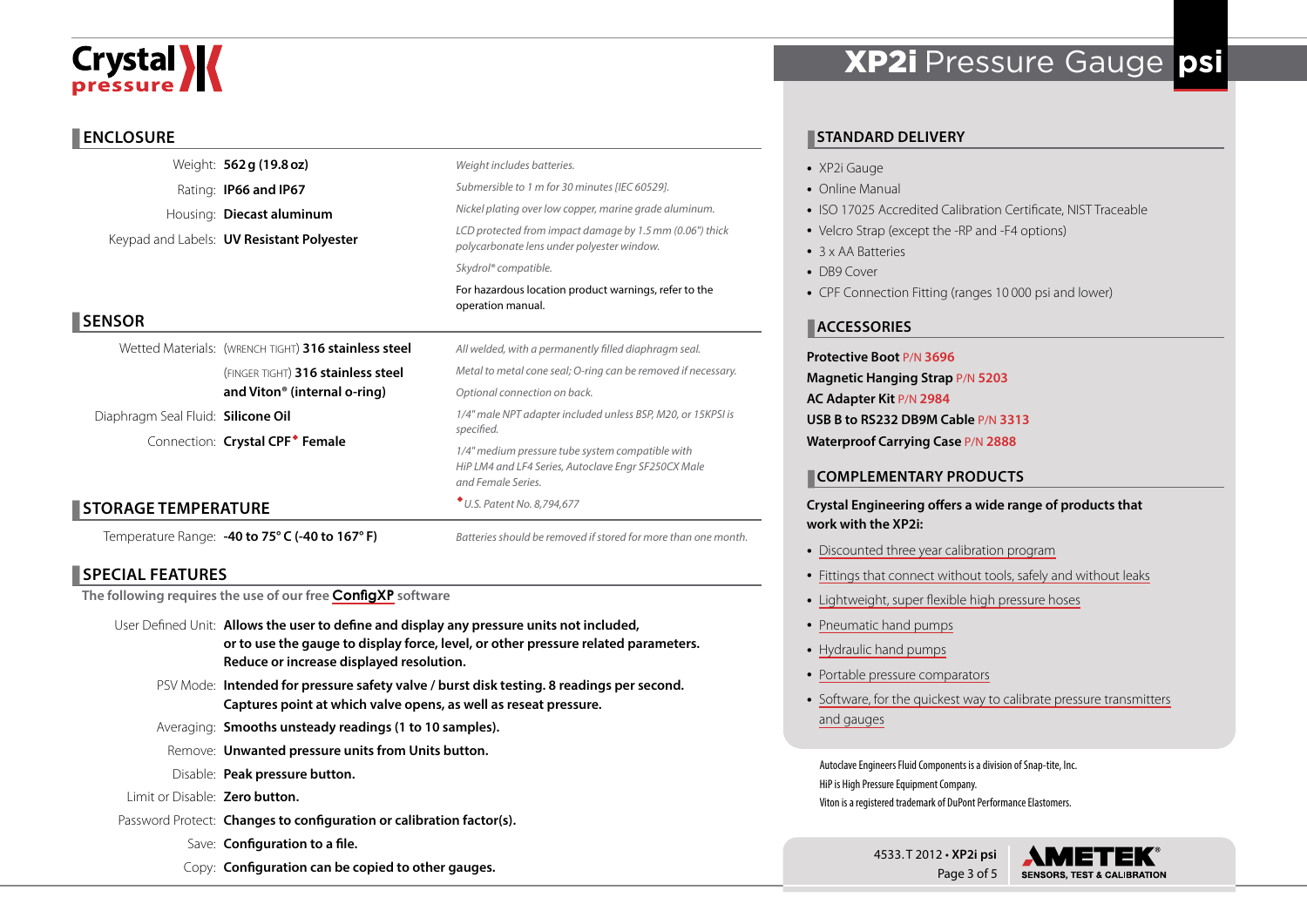

Page 4 of 5

 $\blacktriangle$ 

EK

ET **SENSORS, TEST & CALIBRATION** 

#### **RANGE & RESOLUTION TABLE**

|               |                |                   |       | <b>Display Resolution</b> |           |              |                        |                    |        |              |              |            |                                      |
|---------------|----------------|-------------------|-------|---------------------------|-----------|--------------|------------------------|--------------------|--------|--------------|--------------|------------|--------------------------------------|
| P/N           | Range<br>(psi) | Over-<br>pressure | psi   | in.<br>H <sub>2</sub> O   | in.<br>Hg | mm<br>Hg     | mm<br>H <sub>2</sub> O | kg/cm <sup>2</sup> | bar    | mbar         | kPa          | <b>MPa</b> |                                      |
| 15PSI         | 15             | 6.5x              | 0.001 | 0.01                      | 0.001     | 0.01         | $\mathbf{1}$           | 0.0001             | 0.0001 | 0.1          | 0.01         | 0.00001    |                                      |
| 30PSI         | 30             | 3.0x              | 0.001 | 0.01                      | 0.001     | 0.1          | 1                      | 0.0001             | 0.0001 | 0.1          | 0.01         | 0.00001    |                                      |
| <b>100PSI</b> | 100            | 2.0x              | 0.01  | 0.1                       | 0.01      | 0.1          | $\mathbf{1}$           | 0.0001             | 0.0001 | 0.1          | 0.01         | 0.00001    |                                      |
| 300PSI        | 300            | 2.0 x             | 0.01  | 0.1                       | 0.01      |              |                        | 0.001              | 0.001  |              | 0.1          | 0.0001     |                                      |
| 500PSI        | 500            | 2.0x              | 0.01  | $\mathbf{1}$              | 0.1       | $\mathbf{1}$ |                        | 0.001              | 0.001  | $\mathbf{1}$ | 0.1          | 0.0001     |                                      |
| 1KPSI         | 1000           | 2.0 x             | 0.1   |                           | 0.1       |              |                        | 0.001              | 0.001  |              | 0.1          | 0.0001     |                                      |
| 2KPSI         | 2000           | 2.0x              | 0.1   |                           | 0.1       |              |                        | 0.01               | 0.01   |              | $\mathbf{1}$ | 0.001      |                                      |
| 3KPSI         | 3000           | 1.5x              | 0.1   |                           | 0.1       |              |                        | 0.01               | 0.01   |              | и            | 0.001      |                                      |
| 5KPSI         | 5000           | 1.5x              | 0.1   |                           |           |              |                        | 0.01               | 0.01   |              | $\mathbf{1}$ | 0.001      |                                      |
| 10KPSI        | 10000          | 1.5x              |       |                           |           |              |                        | 0.01               | 0.01   |              |              | 0.001      |                                      |
| 15KPSI        | 15000          | 1.3x              |       |                           |           |              |                        | 0.01               | 0.01   |              | 1            | 0.001      | CPF Adapter Fitting is not included. |

# **CORDERING INFORMATION**

|                                                                           | P/N                                                                                      | <b>Model</b><br>XP2I | Dual<br><b>Display</b>        | <b>Accuracy</b>                                                                                                                                                                                                                                               | Adapter<br>Type | <b>Connection</b><br>Location | Data logging      | Pump System*                                                                                                                                     | Carrying Case~                                                                                                                                          | AMETEK offers a variety of solutions for pressure genera-<br>tion and measurement. Our line of products for pressure                                                                                                                       |
|---------------------------------------------------------------------------|------------------------------------------------------------------------------------------|----------------------|-------------------------------|---------------------------------------------------------------------------------------------------------------------------------------------------------------------------------------------------------------------------------------------------------------|-----------------|-------------------------------|-------------------|--------------------------------------------------------------------------------------------------------------------------------------------------|---------------------------------------------------------------------------------------------------------------------------------------------------------|--------------------------------------------------------------------------------------------------------------------------------------------------------------------------------------------------------------------------------------------|
|                                                                           |                                                                                          | Standard:            |                               | No(omit) 0.1% of reading(omit) NPT(omit)                                                                                                                                                                                                                      |                 | $Bottom (omit)$ No (omit)     |                   | No Pump (omit)                                                                                                                                   |                                                                                                                                                         | generation includes everything from small pneumatic                                                                                                                                                                                        |
|                                                                           |                                                                                          |                      | Optional: Yes-DD              | $0.02\%$ of FS - S2 G 1/4 B - BSP                                                                                                                                                                                                                             |                 | Back -RP                      | $Yes. \ldots -DL$ | System A - <b>AXX</b>                                                                                                                            | Aluminum  (omit)                                                                                                                                        | hand pumps to a precision, hydraulic pressure comparator                                                                                                                                                                                   |
|                                                                           |                                                                                          |                      |                               | 0.05% of FS  - 55 M20x1.5 - M20 Panel Mount  - F4                                                                                                                                                                                                             |                 |                               |                   | System A. - <b>AHX</b>                                                                                                                           | Waterproof - W                                                                                                                                          | capable of generating up to 15000 psi/1000 bar/100 MPa.                                                                                                                                                                                    |
|                                                                           | <b>SAMPLE PART NUMBERS</b><br>300PSIXP2I.<br>5KPSIXP2I-S2-BSP-DL<br>10KPSIXP2I-DD-GWX-W. |                      |                               | . 300 psi standard gauge, with a 1/4" NPT pressure fitting.<br>.5000 psi gauge with 0.02% of FS accuracy, a 1/4" BSP pressure fitting,<br>and Data logging.<br>. 10 000 psi Dual Display gauge with a System G pump system<br>and a waterproof carrying case. |                 |                               |                   | System B. - <b>BXX</b><br>System B - <b>BHX</b><br>System C - CXX<br>System C - CHX<br>System D - DOX<br>System D - DWX<br>System E - <b>EOX</b> | $\sim$ The Waterproof Case is<br>an <i>option</i> for Systems A, B,<br>and C only.<br>The Waterproof Case is<br>the only option for Systems<br>G and H. | All of our pumps may be ordered as part of a Pump System,<br>complete with an XP2i and delivered in a sturdy carrying<br>case with custom insert.<br>* Refer to the following page for a more detailed description<br>of each pump system. |
|                                                                           | Carrying Case option code.<br><b>SAMPLE PART NUMBER</b>                                  |                      | ▶ Ordering a Pump System Only | Any pump system, carrying case, and connection fittings for an XP2i pressure gauge may be ordered<br>separately from the gauge. Enter XP2I-NONE followed by the Pump System part number and the                                                               |                 |                               |                   | System F - FOV<br>System F - FWV<br>System G - GOX<br>System G - GWX<br>System H  - <b>HOX</b>                                                   |                                                                                                                                                         |                                                                                                                                                                                                                                            |
| XP2I-NONE-BHX-W.<br>System B pump system with a waterproof carrying case. |                                                                                          |                      |                               |                                                                                                                                                                                                                                                               |                 |                               |                   |                                                                                                                                                  |                                                                                                                                                         | 4533. T 2012 · XP2i psi<br><b>AMETEK</b>                                                                                                                                                                                                   |